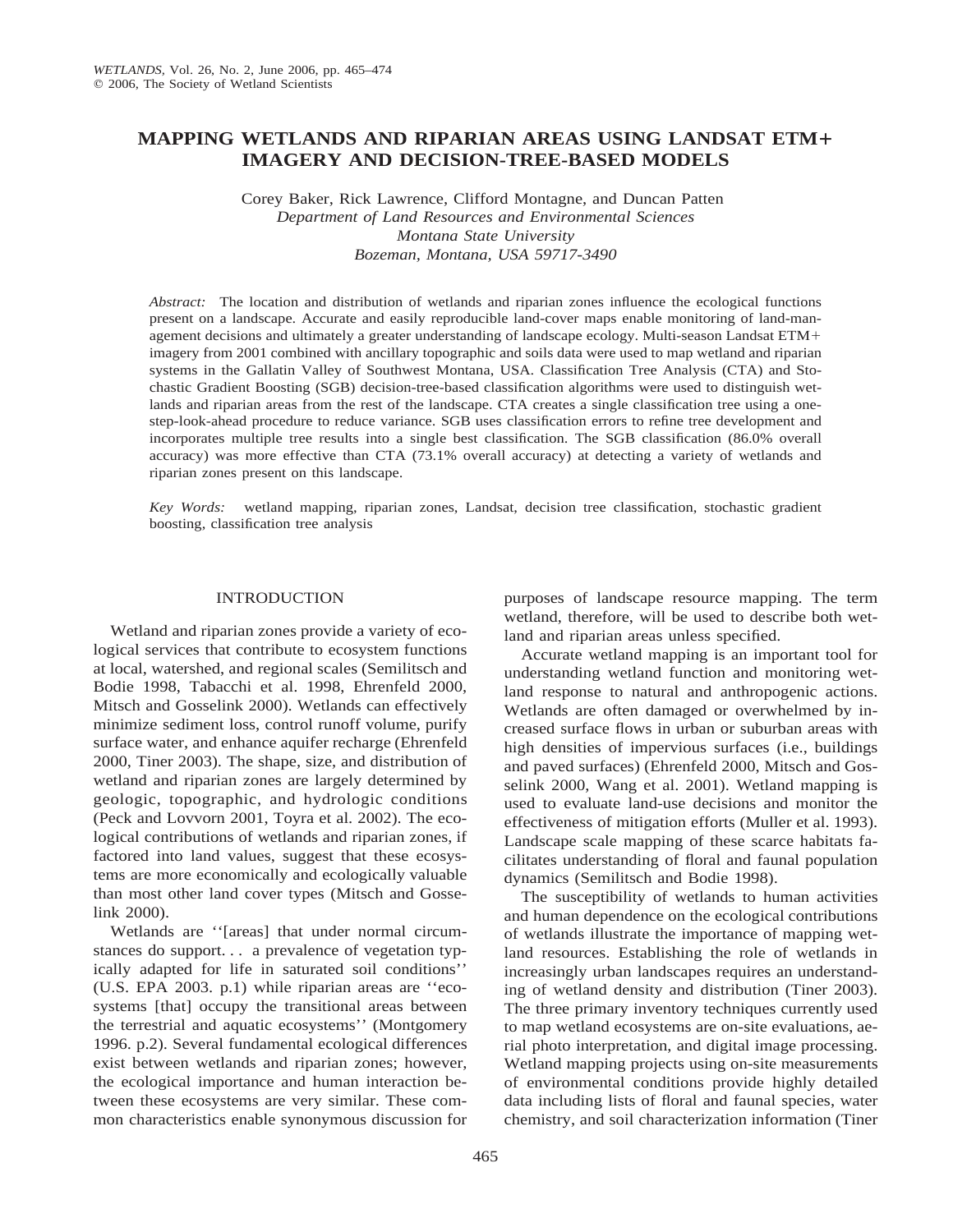1993). The added expense of personnel, equipment, and time rarely justifies the more detailed level of data collected through on-site evaluations when mapping wetlands at a landscape or watershed scale (Harvey and Hill 2001).

Aerial photographs provide synoptic views of study areas, allowing ''big picture'' understanding of hydrology and vegetation patterns (Harvey and Hill 2001). Additionally, aerial photograph archives are available for many regions of the United States, providing a valuable historical record of past landscape conditions. Many concerns are still associated with the use of aerial photos for wetland mapping, despite improvements in the quality of aerial photos. A primary concern with landscape-scale wetland maps derived from aerial photos is the extensive time lapse between imagery acquisition and production of the final wetland map (Ramsey and Laine 1997). Repeatability is another concern with human-derived photo-interpretation products. As concern over global wetland resources continues to escalate, so does the need for automated and reproducible wetland maps (Finlayson and van der Valk 1995). Using quantitatively derived wetland inventory maps in change detection analyses reduces inconsistencies associated with human interpretation and thus improves the power to identify actual wetland changes.

Multispectral sensors provide data with increased spectral and radiometric resolutions and decreased spatial resolutions compared to conventional aerial photography. Systeme Pour l'observation de la Terre (SPOT) and Landsat are two satellites with sensors that have been used to produce accurate maps of a variety of wetland types in Australia, Canada, and the United States (Sader et al. 1995, Narumalani et al. 1997, Kindscher et al. 1998, Harvey and Hill 2001, Townsend and Walsh 2001, Toyra et al. 2002). Data from the Indian Remote Sensing Satellite–Linear Imaging Self Scanning II (IRS–LISS-II) multispectral sensor were used to map wetland meadows in Grand Teton National Park, Wyoming, USA. The lack of middle infrared (MIR) detection on the IRS instrument inhibited the detection of vegetation and soil moisture, which are distinctive features of wetland areas (Johnston and Barson 1993, Mahlke 1996).

Several wetland-mapping studies suggest that Landsat-based classifications provide greater overall accuracies than other space-borne sensors (Civco 1989, Hewitt 1990, Bolstad and Lillesand 1992a). A test of this theory found that Landsat Thematic Mapper (TM) based classifications provided wetland maps with 82% accuracy for forested wetlands in Maine, USA (Sader et al. 1995). A similar overall accuracy (80%) was achieved when mapping riparian zones in xeric ecosystems of Eastern Washington, USA with Landsat-

TM data (Hewitt 1990). Wetland classifications using aerial photos (1-m resolution), SPOT (20-m resolution), and Landsat (30-m resolution) image data were compared to determine the accuracy and applicability of each data source (Harvey and Hill 2001) and found that the sensitivity of Landsat band-2 (green), band-3 (red), band-4 (near infrared, NIR), and band-5 (MIR) provided a more accurate classification than SPOT, and overall accuracy comparable to that of aerial photos. These results demonstrate that accuracy is not sacrificed with automated wetland identification methods or with coarser spatial data for landscape-scale analyses.

The combination of readily interpretable classification results and accurate class separations has contributed to the increasing popularity of rule-based and decision tree methods for classification of multispectral data (Bolstad and Lillesand 1992b, Sader et al. 1995, Lawrence and Wright 2001). Interpretation using classification rules enables the image analyst to identify inconsistencies in the data and validate true ecological variation existing on the landscape. A supervised rulebased classification method produced an overall accuracy of 80% in wetland specific classifications of forested wetlands in Maine, an 8% improvement over the statistical clustering functions of unsupervised classifications (Sader et al. 1995). The classification rules used by Sader et al. were developed using ancillary topography, geology, and hydrology Geographic Information System (GIS) data sources to model forested wetland characteristics.

Classification tree analysis (CTA) is a rule-based technique that has produced highly accurate classifications based on a variety of spectral and ancillary data sources (Lawrence et al. 2004). Similar to neural networks, CTA is a non-parametric technique that does not assume normal distributions in the available datasets. CTA forms dichotomous decision trees using continuous or categorical data (Lawrence et al. 2004). The CTA algorithm works to reduce both intra-class and inter-class variability through recursive binary splitting of training data values (Venables and Ripley 1997). The results of such binary splits are displayed as branching dichotomous trees that serve as readily interpretable illustrations of variability within the data. Splits are applied to the classification of an image through classification rules (Lawrence and Wright 2001). Combinations of multispectral and ancillary data have been used in decision trees to produce highly accurate land-cover classifications. Decision trees are easily interpreted and can provide valuable insight into ecological conditions.

Recent refinements of CTA approaches can result in more accurate classifications, albeit easily interpretable classification rules are often sacrificed when using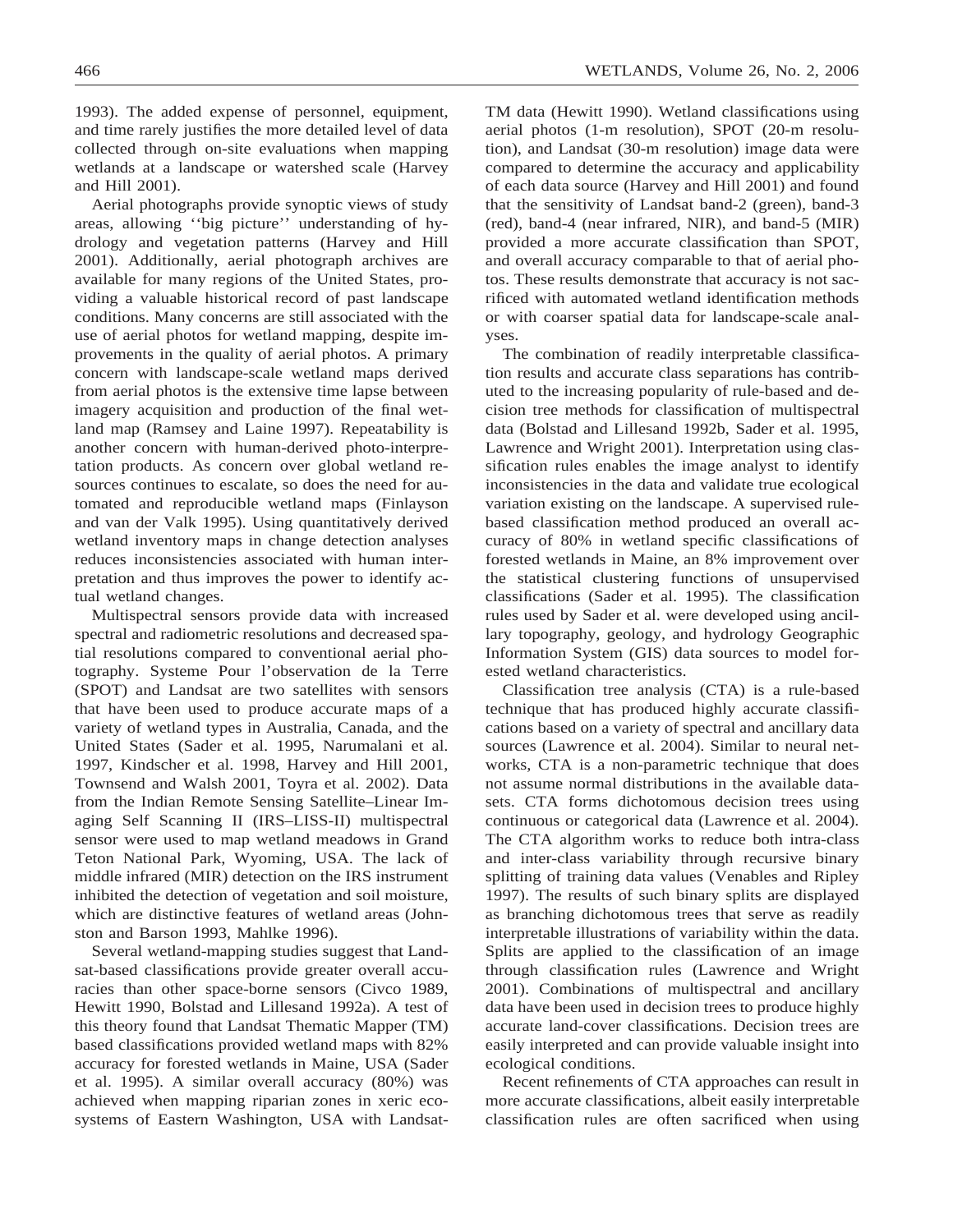more complicated refinements. Since CTA trees are formed using a one-step-look-ahead, initial splits to reduce the greatest variability largely determine the effectiveness of the tree to distinguish more detailed separations further down the tree (Venables and Ripley 1997, Lawrence et al. 2004). Less effective splitting occurs when outliers are present in the data or when attempting to classify land cover containing high within-class variability. Additionally, if the class of interest represents a small portion of the landscape and the training data are collected in similar proportions, the less dominant land-cover types can be under-classified with CTA (Lawrence et al. 2004). These issues are applicable to wetland classification within a large landscape and thus encouraged a closer examination as part of our analysis.

Bagging, which uses random subsets of the data to develop decision trees, and boosting, which uses errors in trees to refine new trees, both use iterative tree development to address some of the previously mentioned shortcomings inherent in the one-step at a time CTA algorithm (Lawrence et al. 2004). Stochastic gradient boosting (SGB) has the potential to provide improved classification accuracies over CTA by combining the beneficial aspects of bagging and boosting techniques (for comprehensive discussion, see Lawrence et al. 2004). Using a steepest gradient boosting algorithm, the most readily corrected classification problems are emphasized in iterations of tree development and the resulting collection of trees (a grove) vote on the correct classification using a plurality rule (Lawrence et al. 2004). Bagging and boosting procedures develop large numbers of trees with minimal user interaction to provide accurate and reproducible results. Broad applicability of SGB for purposes of land-cover classification has yet to be tested due to the recent development of this technique and limited software distribution, although lately this and related techniques have become more readily available, notably through contributions to the free R statistical program. This technique has the potential to identify distinctive characteristics of small and highly diverse ecosystems, such as wetlands, from spectral and topographic data.

Our objective was to develop an accurate and easily reproducible procedure for mapping wetlands across natural and human dominated landscapes. Ancillary environmental data were incorporated into spectrally based classifications to improve the detection of isolated or ecologically unique wetlands (Sader et al. 1995). The applicability and accuracy of two decision tree algorithms, CTA and SGB, were compared to determine the efficacy of both techniques for wetlands mapping. Additionally, CTA and SGB were compared on urban and rural subsets of the study area to determine specific strengths and weaknesses of each classification on different landscapes. The ultimate goal of these analyses was to help identify a rapid, accurate, and reproducible technique for mapping wetland and riparian zones in landscape-scale analyses. The recent introduction of bagging and boosting software for decision tree classifications (e.g., TreeNet and See5) and highly favorable results in studies using these methods encourages land-cover classifications based on these statistical algorithms. High diversity and inter-class variability makes wetlands a difficult land-cover type to classify accurately, therefore making wetlands excellent testing sites for these classifications.

## METHODS

# Study Area

The 135,570-ha study site was the lower basin of the Gallatin River watershed, located in the Gallatin Valley of Southwestern Montana, USA (Figure 1). The project area boundary generally follows the boundary of the Gallatin Local Water Quality District. The foothills and mountainous terrain of the Bridger, Gallatin, and Madison ranges surround the plains of the Gallatin Valley. The Gallatin and East Gallatin rivers have formed the majority of landscape features on the valley floor (Willard 1935). A semi-arid climate and fertile soils support the prevalence of irrigated and dryland agriculture in the valley. Primary crops of the region are alfalfa, barley, wheat, and hay for livestock. Population growth over the past 50 years has resulted in localized conversions of agricultural land to residential and commercial development (Kendy 2001).

Precipitation averages range from 40 cm in the valley (1,250 m) to over 100 cm in the higher elevations (3,350 m) (Custer et al. 1996, Western Regional Climate Center 2002). Snow and rain from March through June provide the majority of precipitation. Surface and subsurface flow regimes have been altered through the widespread construction of irrigation canals. Canals reduce in-stream flows and distribute water throughout the interior and periphery of the valley. The perennial streams contain much herbaceous and woody vegetation, including chokecherry (*Prunus virginiana* (Nutt) Torr.), willow (*Salix* spp.), black cottonwood (*Populus trichocarpa* Torr. and Gray), narrowleaf cottonwood (*P. augustifolia* James), quaking aspen (*Populus tremuloides* Michx.), and several other native and non-native species. Vegetation strips along the ephemeral natural streams and artificial canals are narrower, with less vegetation density and species diversity than perennial systems.

## Image Processing

Landsat Enhanced Thematic Mapper Plus  $(ETM+)$ images from May 22, 2001 and September 11, 2001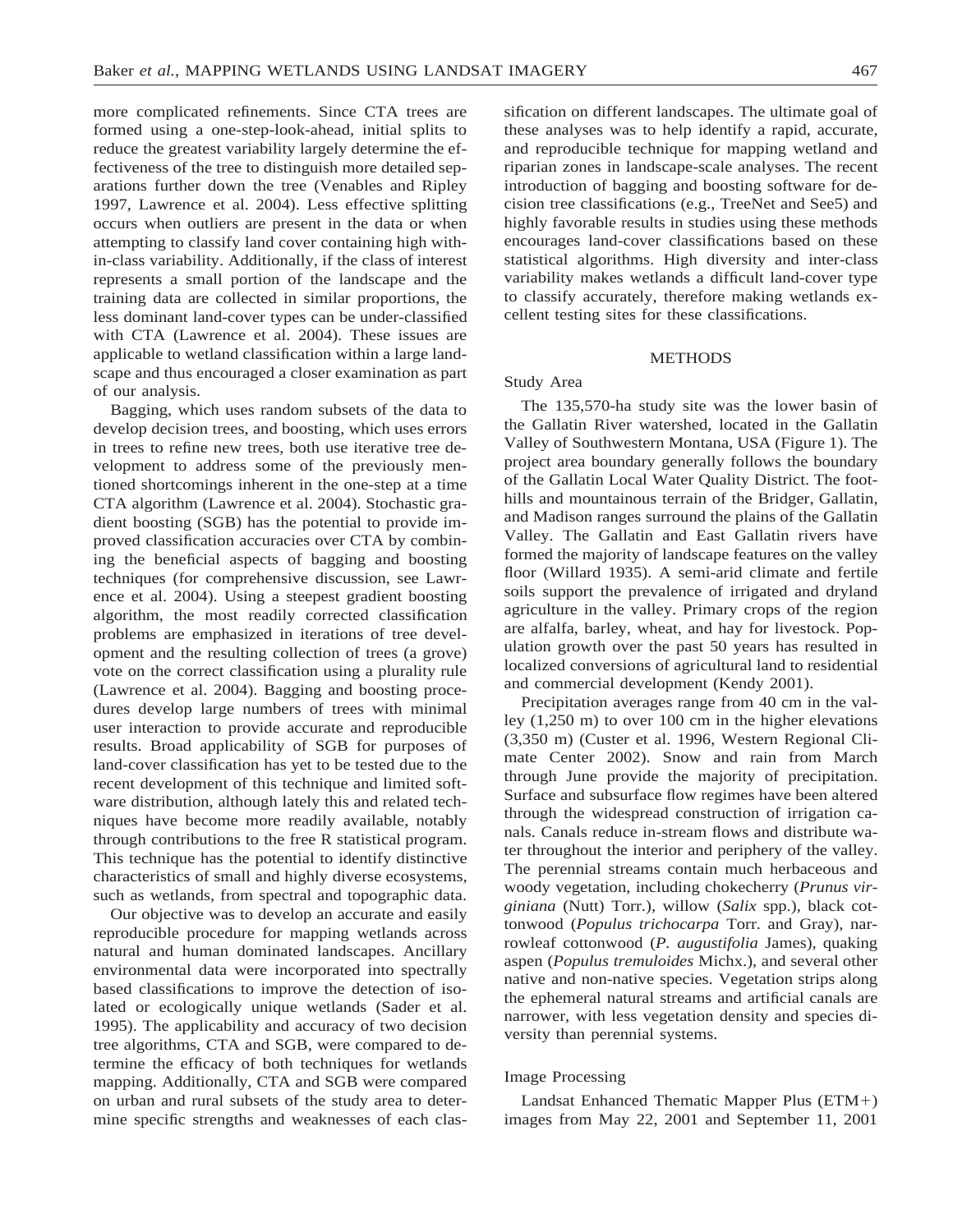

Figure 1. Location map for the Gallatin Local Water Quality District.

were the spectral data sources used in the classification procedure. The Landsat  $ETM+$  sensor records 7 bands of spectral data in the visible, infrared, and thermal portions of the electromagnetic spectrum. The spatial resolution of this sensor is 30 m (the 60-m thermal band-6 was resampled to 30 m using nearest neighbor interpolation), resulting in a 900  $m<sup>2</sup>$  (0.09 ha) minimum mapping unit. Multi-date imagery was used to capture the extent of seasonal variation between wet (May) and dry (September) conditions. To help identify seasonal wetlands, the wet and dry images were merged into a single classification using known up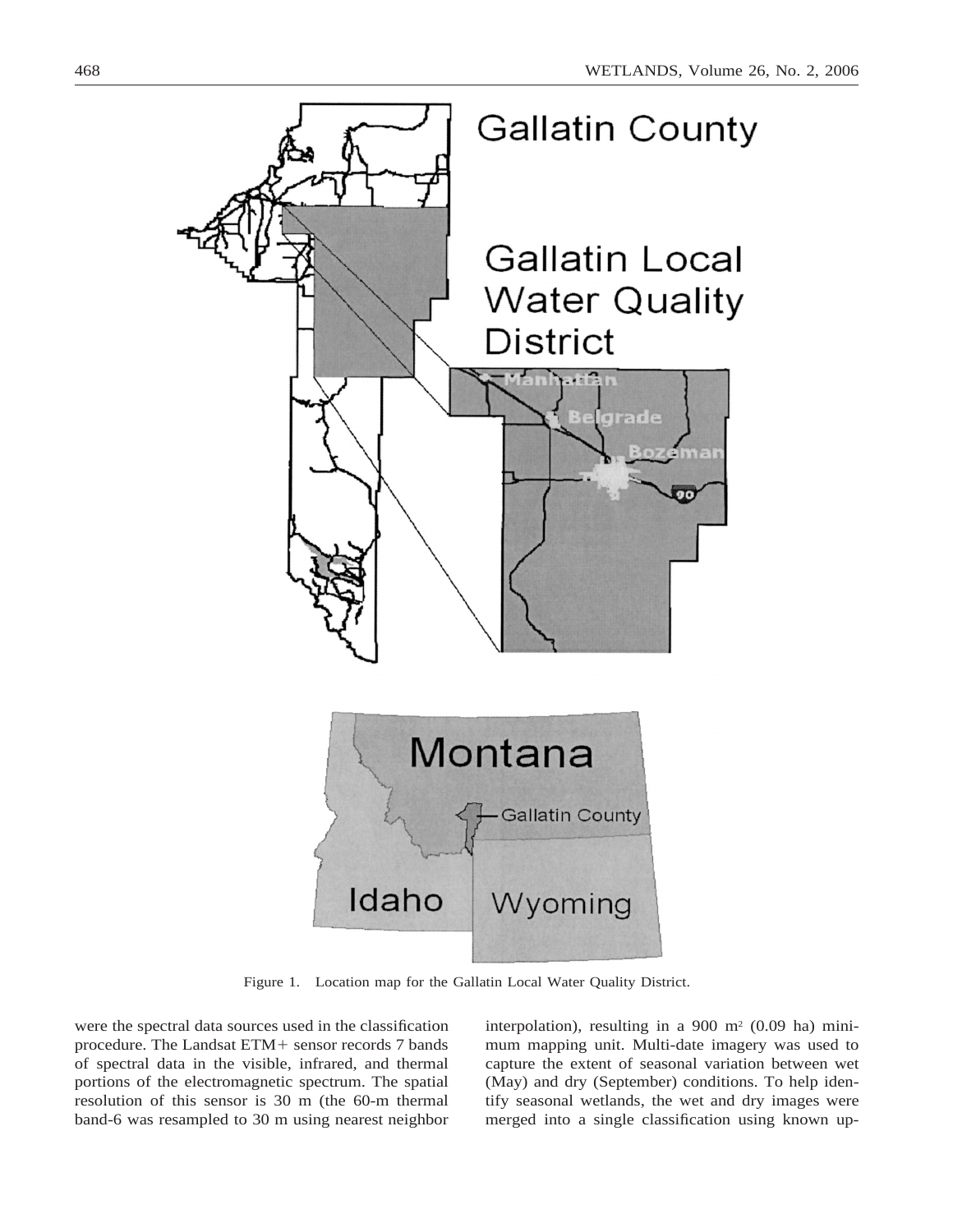land, riparian, and wetland areas as training sites. A total of 65,467 training pixels were used to classify the 1,507,429 pixels contained in the study area.

The May image was geo-registered to the September scene (registration error less than 6.0 m). Both scenes were corrected to at-sensor reflectance using the United States Geological Survey (USGS) equation (Huang et al. 2001) and  $ETM+$  gain/bias header file data. Tasseled Cap (TC) transformations, which produce components representing brightness, greenness, and wetness, were performed using the at-sensor reflectance values and USGS TC coefficients (Huang et al. 2002). Ancillary data used in this project included a 30-m USGS digital elevation model (DEM), slope map (calculated from the 30-m DEM), and digital hydric soils data from the 1985 Natural Resource Conservation Service (NRCS) soil survey for Gallatin County. Classification training sites were developed for wetland, riparian, and other land cover using recently digitized wetland and riparian data acquired from 1:24,000 color infrared (CIR) aerial photography of the study area and on-site surveys.

## Image Classification

Seven land-cover types were identified in the primary classification procedure, including open water, forest, urban, agriculture, grass/shrub, riparian, and wetland. The first five cover classes were combined into a ''non-wet'' class that was used for the remainder of the analysis. The ''wetland'' class was primarily composed of marshes, wet meadows, and slope wetlands. The "riparian" class included riparian wetlands, ephemeral drainages, and woody riparian vegetation (i.e., cottonwood and willow).

CTA decision trees were created using a combination of  $S$ -Plus<sup>®</sup> statistical software and ERDAS Imagine $\mathbb{S}$  image processing software (ERDAS 2001, Insightful 2001). Overfitting of CTA decision trees was avoided through cross validation of the training data (Lawrence and Wright 2001). The SGB decision tree grove was created using the same training data sets as CTA and was developed with TreeNet® software (Salford Systems 2001). The decision trees provided in the TreeNet<sup>®</sup> grove file were then used to produce a classified map of the study area.

# Accuracy Assessment

Accuracy assessment points were randomly generated in a stratified random format to define approximately 100 points each for the wetland and riparian classes and 150 points for the more predominant nonwet class. On-site evaluations, CIR photographs taken September 9, 2001, and a 5-m digital image derived

from the 2001 CIR photos were used as reference data for classification accuracy assessments. Land-cover class assignments for accuracy assessment pixels were determined using a modification the 50% vegetation rule (Tiner 1993). In this project at least 20% of a 30 m pixel had to contain hydrophytic vegetation in order to be classified as wetland or riparian.

A spatial analysis of classification sensitivity was performed to determine the accuracy of the two classification techniques on different landscapes. In this analysis, we examined mis-classified pixels to ascertain if errors of omission or commission prevailed with either classification technique on specific landscapes. The first subset was located in a primarily rural setting with abundant agricultural land, and the second subset included the urban/sub-urban regions surrounding the town of Bozeman. The rural landscape contained larger wetlands and riparian sites with greater diversity, while the urban subset comprised smaller and more distinct wetland types. Accuracy assessment of this sensitivity analysis also used a stratified random design to identify reference points for each of the three landcover classes. A focused accuracy assessment of these distinct subsets exposed the strengths and weaknesses of each technique in regards to wetland detection in both heavily diversified and homogenous landscapes.

## RESULTS AND DISCUSSION

## Overall Classification Accuracies

Overall classification accuracy was 73.1% for CTA and 86.0% for SGB, a 12.9% improvement over CTA results (Table 1). Producer's accuracies for wetland and riparian classes in the SGB classification (93.2% and 88.3%, respectively) were markedly higher than CTA (58.3% and 57.5%, respectively). The producer's accuracy is a measurement of omission error and is calculated by determining the probability that a reference pixel for each class is correctly classified. The majority of the error in the CTA classification resulted from wetland and riparian areas that were mis-classified as non-wet. Conversely, the majority of error in the SGB classification resulted from non-wet areas mistakenly classified as wetland. Simply stated, the CTA tended to miss marginal wetland and riparian sites, while SGB errantly classified moist upland sites as wetland or riparian.

User's accuracy is used to measure commission errors and represents the mapping accuracy for each class. User's accuracy of SGB (94.5%) was 28.1% higher than CTA (66.4%) for the non-wet class. The tendency of CTA to underestimate wetland and riparian areas was the primary cause of the large difference. The user's accuracy values for the wetland and ripar-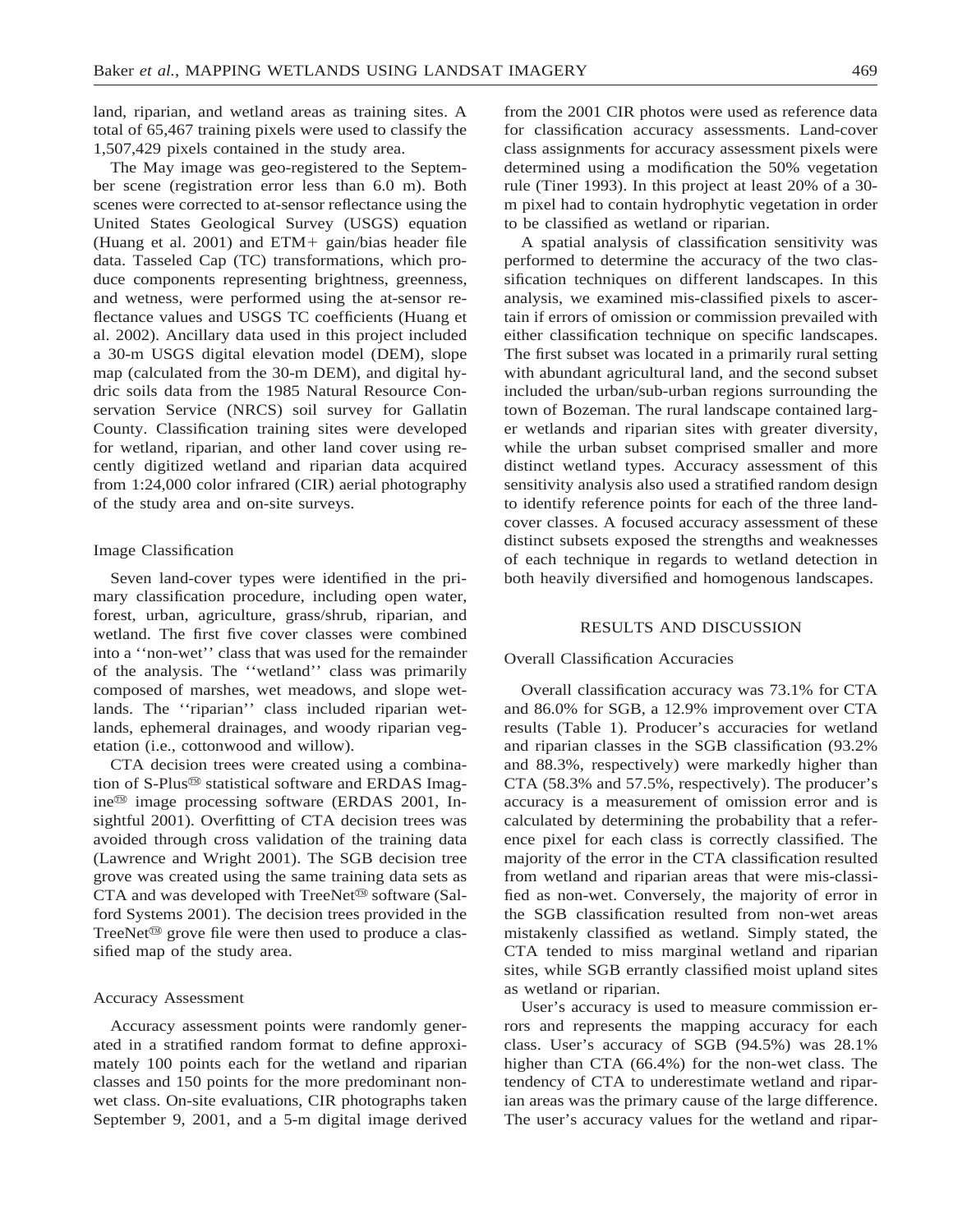|                           | Reference Data |         |                 |         |                       |  |  |  |
|---------------------------|----------------|---------|-----------------|---------|-----------------------|--|--|--|
| Classified Data           | Non-wet        | Wetland | Riparian        |         | <b>Users Accuracy</b> |  |  |  |
| <b>CTA</b> classification |                |         |                 |         |                       |  |  |  |
| Non-wet                   | 142            | 38      | 34              | 142/214 | 66.40%                |  |  |  |
| Wetland                   | 10             | 60      | 6               | 60/76   | 79.00%                |  |  |  |
| Riparian                  |                | 5       | 54              | 54/60   | 90.00%                |  |  |  |
|                           | 142/153        | 60/103  | 54/94           |         |                       |  |  |  |
| Producers Accuracy        | 92.80%         | 58.30%  | 57.50%          |         |                       |  |  |  |
| Overall Accuracy          | 73.10%         |         | Kappa = $0.569$ |         |                       |  |  |  |
| <b>SGB</b> Classification |                |         |                 |         |                       |  |  |  |
| Non-wet                   | 122            | 3       | 4               | 122/129 | 94.50%                |  |  |  |
| Wetland                   | 23             | 96      | 7               | 96/126  | 76.20%                |  |  |  |
| Riparian                  | 8              | 4       | 83              | 83/95   | 87.40%                |  |  |  |
|                           | 122/153        | 96/103  | 83/94           |         |                       |  |  |  |
| Producers Accuracy        | 79.70%         | 93.20%  | 88.30%          |         |                       |  |  |  |
| Overall Accuracy          | 86.00%         |         | Kappa = $0.788$ |         |                       |  |  |  |

Table 1. Error matrices using classified and reference data pixels for CTA and SGB classifications.

ian classes were similar for the two classifications. The primary source of error in the wetland class for both classifications was the inclusion of non-wet sites into the wetland class. Commission errors in the riparian class were more evenly distributed, with approximately equal numbers of non-wet and wetland sites erroneously placed in this class.

A notably smaller percentage of classification errors resulted from confusion between riparian and wetland pixels. The presence of woody vegetation in riparian zones appeared to minimize confusion, despite the hydrologic similarities of these sites. The over-inclusion of wetlands in the non-wet class was primarily attributed to the prevalence of flood-irrigated fields with elevation, soils, and spectral values similar to those of wetlands. Differences in the vegetation patterns between these two land covers were visible in the CIR photographs, although this variability was not visually discernable in the coarser resolution Landsat images.

Both techniques classified some wet and/or heavily vegetated upland areas as wetlands, although the inclusion of marginal and severely impaired wetlands was intentional. Detection of wetland and riparian sites was a source of error in both classifications; however, the overall and class accuracies were lower with CTA. Recent investigations of CTA classifications indicate that high within-class variability might positively influence the performance of SGB classifications compared to CTA (Lawrence et al. 2004). This theory would apply to the diversity of wetland and riparian systems in the Gallatin Valley and might explain the markedly improved producer's accuracies of these classes with SGB. The SGB tree development method concentrates on correcting classification errors on the most similar data and separating more distinctive classes on subsequent iterations of tree development. In this manner, SGB can be more adept at separating spectrally similar classes (Lawrence et al. 2004).

The classified images created through CTA and SGB contain substantially different proportions of wetland and riparian areas (Figure 2). CTA classified 6.8% of the pixels as wetland and 2.3% as riparian. The SGB classification placed 13.1% of the pixels in the wetland class and 5.3% in the riparian. These percentages, however, cannot be used to estimate the total area occupied by wetlands and riparian areas because each pixel classified as wetland or riparian can be comprised of as little as 20% or as much as 100% wetland or riparian vegetation. The buffers surrounding most wetland and riparian zones were therefore notably larger than aerial photo based inventories. Our objective was to determine the accuracy of classification procedures designed to distinguish wetland and riparian areas from other land-cover types. It was advantageous, therefore, to locate all areas potentially containing wetlands or riparian areas rather than to neglect marginal or smaller hydrologic ecosystems. In this respect, isolated pixels classified as wetland can be interpreted as a 900m2 site where 20% or more of the area had wetland characteristics. These classification parameters could be refined to detect specific wetland types by selecting training sites that have the wetland characteristics desired in a classification or change detection analysis.

#### Classification Accuracy for Urban and Rural Subsets

Results of the sensitivity analysis for the rural subset had an overall accuracy of 90.0% for SGB and 66.0% for CTA (Table 2). The SGB method was more apt to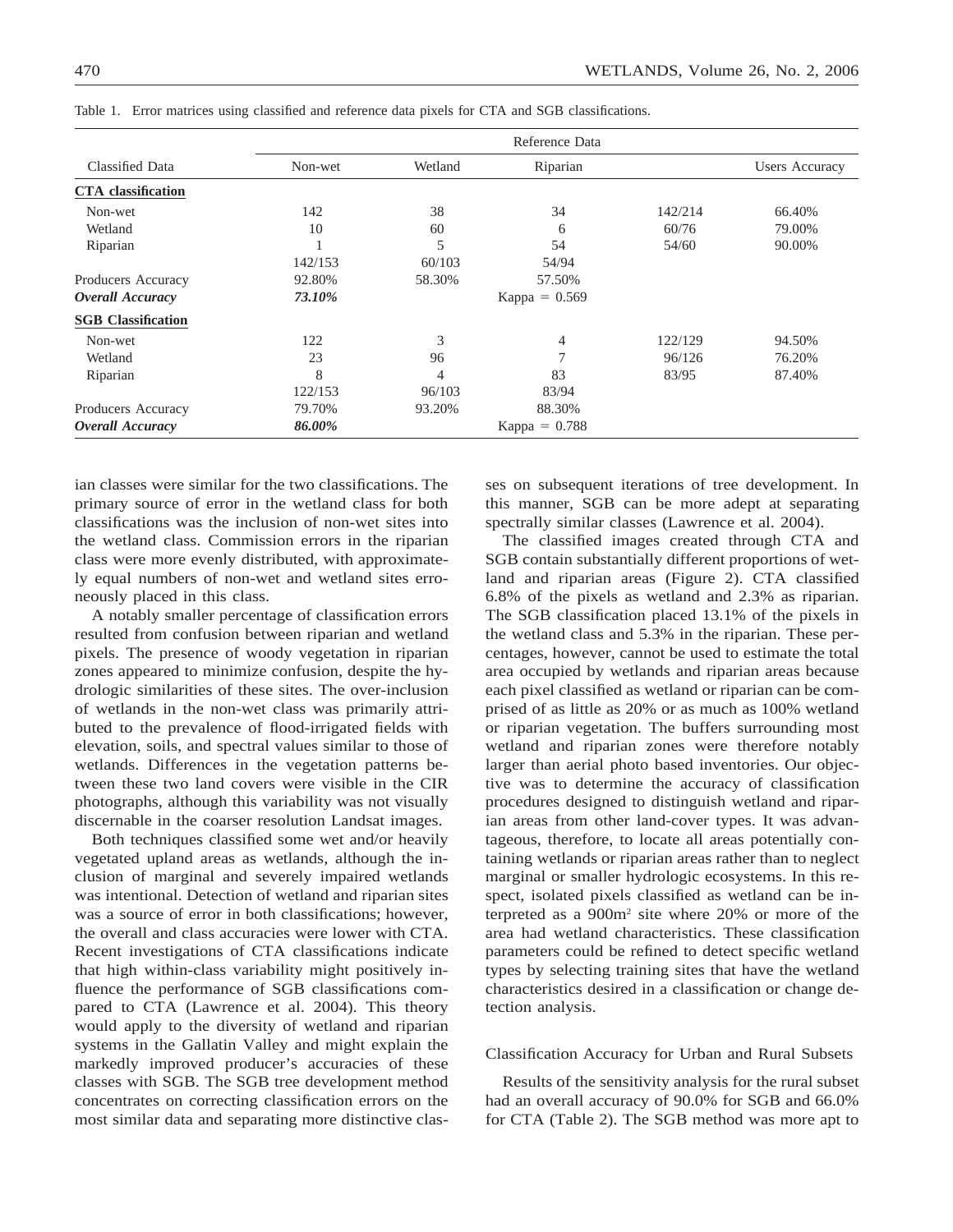

Figure 2. Classified images from CTA and SGB procedures.

include marginal wetlands and moist ecotones in the wetland class. Inclusion of marginal and degraded wetlands is advantageous when performing comprehensive wetland inventories that identify all possible wetland sites. SGB more successfully classified altered or impaired wetlands, such as cropped wetland sites that were partially converted to agriculture or heavily grazed.

The ability of SGB to detect isolated and drier-end wetlands also served as a source of error for irrigated pastures and cropland. CTA was less susceptible to the inclusion of wetlands in the non-wetland class but more likely to exclude drier wetland and riparian areas. Evidence of such predictable differences might allow analysts to select a classification technique based on the level of hydrologic sensitivity desired in the classification. It is possible that classification of broad and spectrally distinctive land-cover types might be more accurately performed with CTA, while detection of under-represented or highly variable land cover will re-

|  |  |  |  |  | Table 2. Summary accuracy data for classification sensitivity analysis of urban and rural data subsets. |  |  |  |  |  |  |  |  |
|--|--|--|--|--|---------------------------------------------------------------------------------------------------------|--|--|--|--|--|--|--|--|
|--|--|--|--|--|---------------------------------------------------------------------------------------------------------|--|--|--|--|--|--|--|--|

|                     | <b>Users</b> | Producers |                         | <b>Users</b> | Producers |
|---------------------|--------------|-----------|-------------------------|--------------|-----------|
| <b>Rural Subset</b> | Accuracy     | Accuracy  | <b>Urban Subset</b>     | Accuracy     | Accuracy  |
| SGB                 |              |           | SGB                     |              |           |
| Non-wet             | 100.0%       | 89.3%     | Non-wet                 | 96.0%        | 53.3%     |
| Wetland             | 86.0%        | 86.0%     | Wetland                 | 36.0%        | 69.2%     |
| Riparian            | 84.0%        | 95.5%     | Riparian                | 56.0%        | 82.4%     |
| Overall Accuracy    | 90.0%        |           | <b>Overall Accuracy</b> | 62.7%        |           |
| Kappa               | 0.850        |           | Kappa                   | 0.440        |           |
| <b>CTA</b>          |              |           | <b>CTA</b>              |              |           |
| Non-wet             | 57.8%        | 100.0%    | Non-wet                 | 78.5%        | 93.3%     |
| Wetland             | 81.8%        | 36.0%     | Wetland                 | 27.6%        | 30.8%     |
| Riparian            | 80.7%        | 56.8%     | Riparian                | 71.4%        | 29.4%     |
| Overall Accuracy    | 66.0%        |           | Overall Accuracy        | 68.0%        |           |
| Kappa               | 0.476        |           | Kappa                   | 0.381        |           |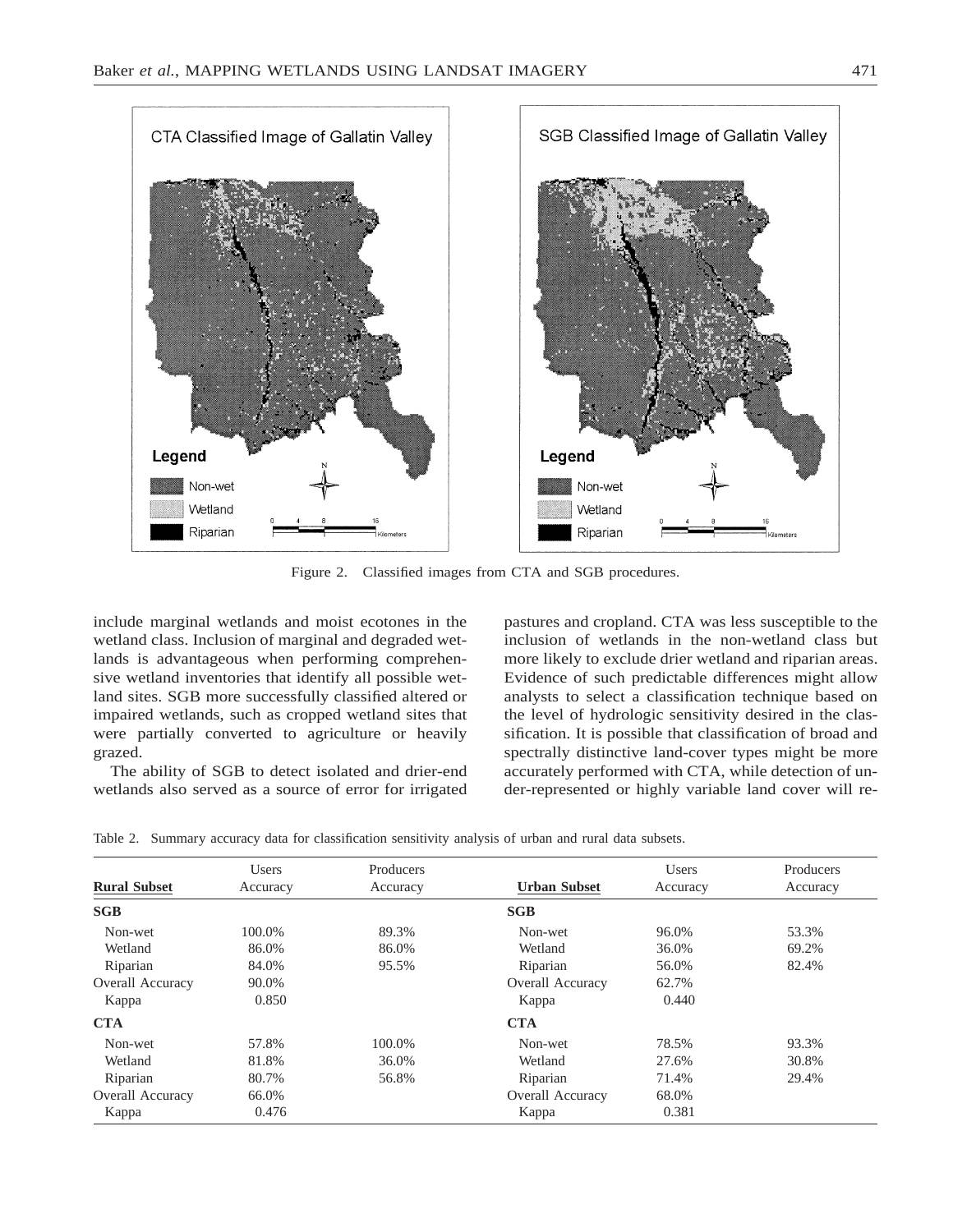

Figure 3. CTA decision tree for wetland, riparian, and non-wet classes (urban, agriculture, rangeland, forest, and water). Rules at each tree split indicate the conditions for the left branch at that split.

quire the increased sensitivity of SGB. Choosing between classification methods (such as CTA or SGB) or data sources (moderate spatial resolution or high spatial resolution) could enable stakeholders to select the level of classification detail.

Both classification techniques produced lower accuracies in the urban dominated landscape subset. While the increased sensitivity of SGB to wet conditions was advantageous for rural landscapes, this served as a source of error in the urbanized areas. Classification errors for SGB in the urban subset partially resulted from irrigated forests (e.g., city parks and cemeteries) erroneously classified as riparian areas and heavily irrigated pastures that were mistakenly classified as wetlands.

The accuracy of decision-tree-based classifications was potentially dependent on the inherent variability within the landscape, as demonstrated by the sensitivity analysis. The modest performance of CTA and SGB on the urban landscape subset was not necessarily indicative of limitations with either technique but, rather, a result of the inherent similarity of certain urban land uses to wetlands and, potentially, inadequate training for complicated urbanized wetland and riparian areas. Furthermore, the 30-m spatial resolution of  $ETM+$  limited the detection of small, yet ecologically

healthy, wetland and riparian systems present in the highly fragmented framework of urban and suburban areas. Higher spatial resolution data and a concerted effort to sample the variability of urban wetland and riparian sites could potentially improve identification of these areas in spectrally diverse landscapes.

## Evaluation of Variables Used

SGB developed 80 total decision trees, which was later reduced to 29 trees to avoid overfitting. Overfitting of the single CTA decision tree was avoided using cross validation to reduce the number of terminal nodes from 39 to 17 (Figure 3). SGB produces a large number of trees that can neither be displayed practically nor interpreted individually. SGB does, however, indicate the relative importance of variables within the model. Despite the distinctive statistical approaches of CTA and SGB, both algorithms relied on several common spectral and ancillary variables. These similarities are evident in the decision splits of the CTA tree and the variable importance table from the SGB output (Table 3). SGB used data from 19 of the 23 available variables while CTA used 18 out of the same 23.

Of the 23 total variables, elevation (DEM), hydric soils, NIR-Band 4 (September), TC-Brightness (Sep-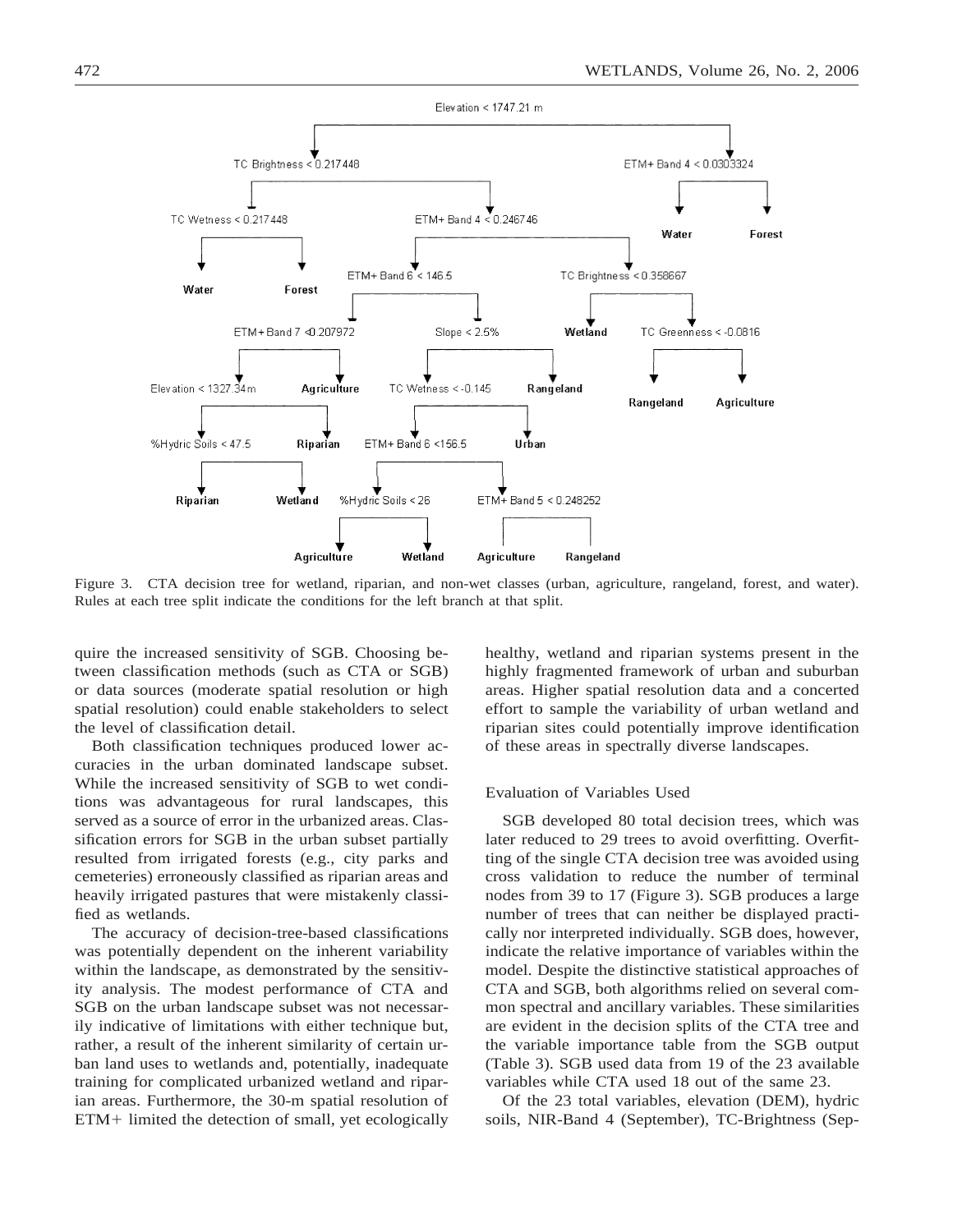Table 3. Variables used for classification listed in order of importance from SGB output. The number of CTA decision nodes utilizing the same classification variables.

| Variable        | SGB<br>Rank | Variable        | $#$ of CTA<br>Decision<br><b>Nodes</b> |
|-----------------|-------------|-----------------|----------------------------------------|
| <b>Soils</b>    | 1           | Soils           | 2                                      |
| Elevation (DEM) | 2           | Elevation (DEM) | 2                                      |
| TC Greenness    | 3           | TC Greenness    | 1                                      |
| TC Brightness   | 4           | TC Brightness   | $\mathfrak{D}_{\cdot}$                 |
| $ETM + Band 4$  | 5           | $ETM + Band 4$  | 2                                      |
| $ETM + Band 3$  | 6           | $ETM + Band 3$  | $\theta$                               |
| $ETM+$ Band 6   | 7           | $ETM + Band 6$  | $\mathfrak{D}_{\cdot}$                 |
| $ETM + Band 1$  | 8           | $ETM + Band 1$  | $\mathcal{L}$                          |
| $ETM + Band 7$  | 9           | $ETM + Band 7$  |                                        |
| $ETM + Band 2$  | 10          | $ETM + Band 2$  |                                        |

tember), TC-Wetness (September), and thermal-Band 6 (September) were used in the primary splits of the CTA tree and were among the top 10 most important variables listed for SGB. Topographic position and moisture-sensitive middle infrared response provided the greatest reductions in deviance on the CTA output. These responses can be interpreted as the most distinguishable characteristics between the riparian or wetland sites and the rest of the landscape. DEM data was most useful in separating the forests and lakes in the surrounding mountains from features on the valley bottom. Similarly, slope data were most evident in splits between sloping rangelands and the flatter agricultural or wetland features. Hydric soils data proved helpful in separating wetlands from irrigated agricultural land and riparian zones. These sites often contained similar vegetation types and surface moisture conditions, which enabled non-spectral variables, such as soils, greater power of separability.

Spectral data from the September image were more frequently used by both classification algorithms to separate landcover types than the May image. Moisture and vegetation vigor was sharply contrasting in the September image between moderately-to-extremely moist wetlands and the senescent upland vegetation. Such contrasts were not visible in the May image, where the majority of the landscape was irrigated by spring rains and snowmelt.

#### CONCLUSIONS

The results of this study supported previous findings that applying SGB techniques to decision trees can improve classification accuracy (Lawrence et al. 2004). Using a combination of Landsat imagery and ancillary environmental data with an SGB classification algorithm was a highly effective technique for distinguishing a variety of wetland conditions from the surrounding landscape. Wetland and riparian areas were classified with minimal omission errors and an aptitude for detecting isolated and marginal wetland areas. Mapping this landscape with 86% accuracy provides a valuable resource inventory map of hydrologically dependent ecosystems. These results also demonstrate that boosted decision trees provide improved sensitivity to characteristics of marginal and damaged wetlands that are often missed in other wetland mapping procedures. Further investigation is necessary to determine the ability of SGB classifications for mapping specific wetland types, with the potential to use higher resolution sensors such as IKONOS or QuickBird. Wetland maps of this spatial resolution would enable calculations of wetland area in addition to rapid change-detection methods.

Some recently introduced boosting procedures are somewhat of a hybrid between the CTA and SGB algorithms and therefore might result in more balanced classifications. Investigating such balance might enable the development of one classification procedure that is equally accurate on rural and urban landscapes. See5 (which provides CTA with or without boosting) and R (which has packages available for CTA, a regression version of SGB, and some related techniques) are two such software packages that are much more affordable (R is available for free) than either S-Plus or TreeNet and therefore might warrant a thorough investigation for purposes of wetland detection. Future research in this area would include the use of higher resolution sensors, such as IKONOS or QuickBird, along with SGB algorithms to improve detection of small wetland sites and narrow riparian zones.

Wetlands and riparian areas are highly diverse ecosystems that have significant variability of physical properties. Our results provide further evidence that highly accurate detection of such diverse land-cover is feasible using automated classification procedures. Repeat temporal coverage, unbiased data collection, and effective sampling of landscape variability are advantages provided by remotely sensed data that enable systematic inventories of these ecosystems (Lakshmi et al. 1997). Combining automated classifications with recently acquired remote sensing data can quickly and accurately determine the location of small, isolated, and highly variable ecosystems, thus enabling the systematic monitoring of these important ecological resources.

## LITERATURE CITED

Bolstad, P. V. and T. M. Lillesand. 1992a. Improved classification of forest vegetation in northern Wisconsin through a rule-based